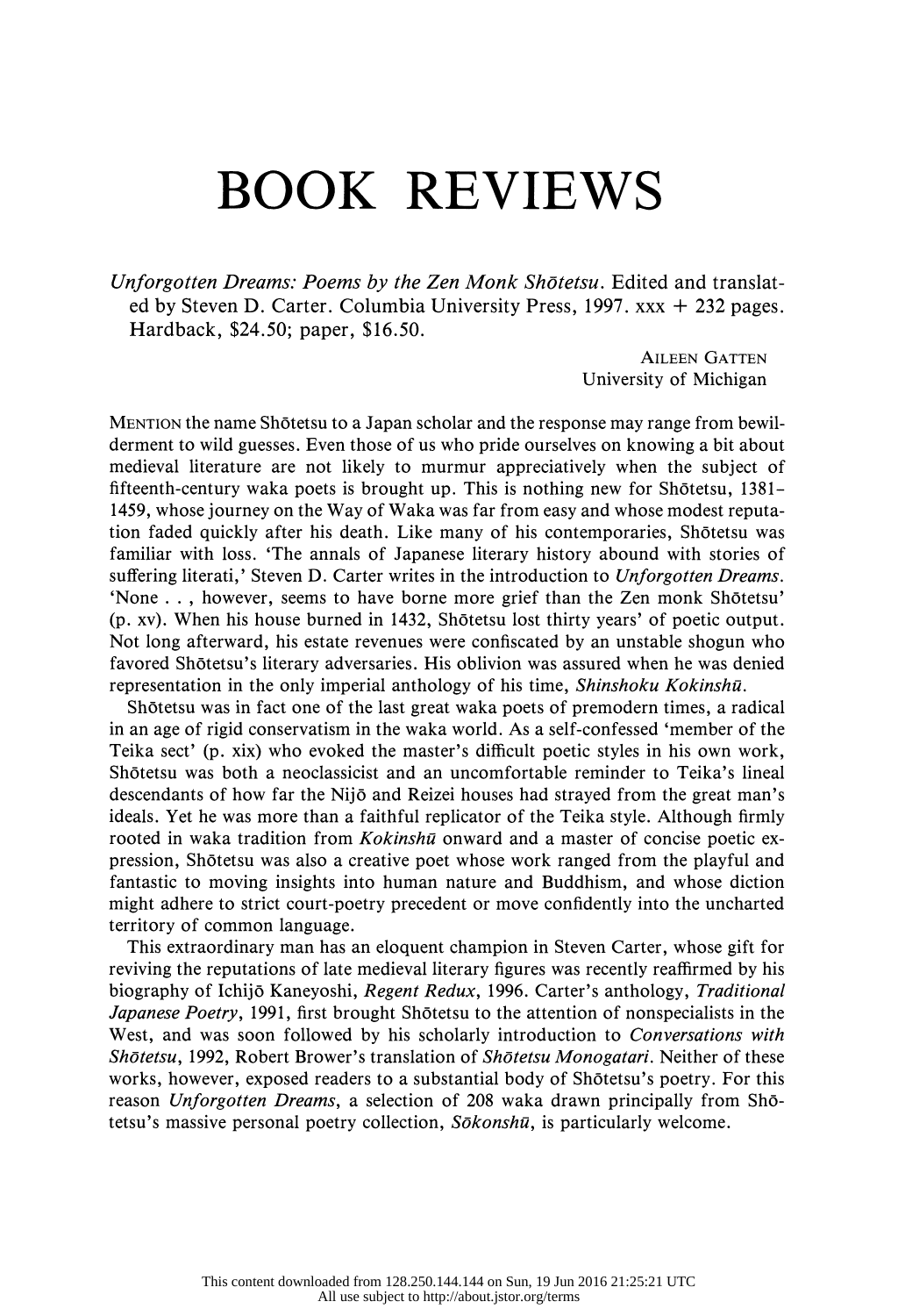The present book is intended to represent the wide thematic and technical range of Shotetsu's poetry. His participation in monthly waka gatherings honed his virtuosity in responding to the prescribed topics  $(dai)$  given each participant. That a poet needed considerable skill to meet the challenge of a topic is suggested by Carter, who stresses that the *dai* 'is not a "title" attached after the fact but rather the "question" to which the poet has been asked to provide an appropriate answer' (p. xxi). In some cases, the topic appears to be more like a problem or riddle demanding a clever solution. More often than not Shotetsu rose gracefully to the challenge:

'Love, Related to "Monkey"'

 The one I glimpsed is just so hard to catch like those monkeys vainly stretching out their hands

for the moon

in a valley pool.

 mishi hito mo/kaku zo egataki/taninosaru/ te ni mo torarenu/mizu no tsukikage (p. 160)

 On the other end of the aesthetic scale, Shotetsu presented this daringly realistic verse at a poetry gathering:

'Dew in Autumn Paddies'

 Breaking a new field laboring peasants work up a sweat -adding to the numbers of dewdrops on the heads

of grain.

 arata yori/tami no kurushimu/ase ya nao/ kazu masaruran/ho no ue no tsuyu (p. 190)

 Comparing the futility of one's love to deluded monkeys probably had a certain charm for Shotetsu's audience, who would have recognized the Buddhist allusion em bedded in the poem; but it is not difficult to imagine his more conventional contem poraries being shocked by a poem about sweaty peasants hard at work.

 On first reading the subtitle of the book, I was inclined to raise an eyebrow at the designation 'Zen monk'. Technically speaking, that is exactly what Shotetsu was, but he spent little time in a monastery before striking out on his own as a waka master.